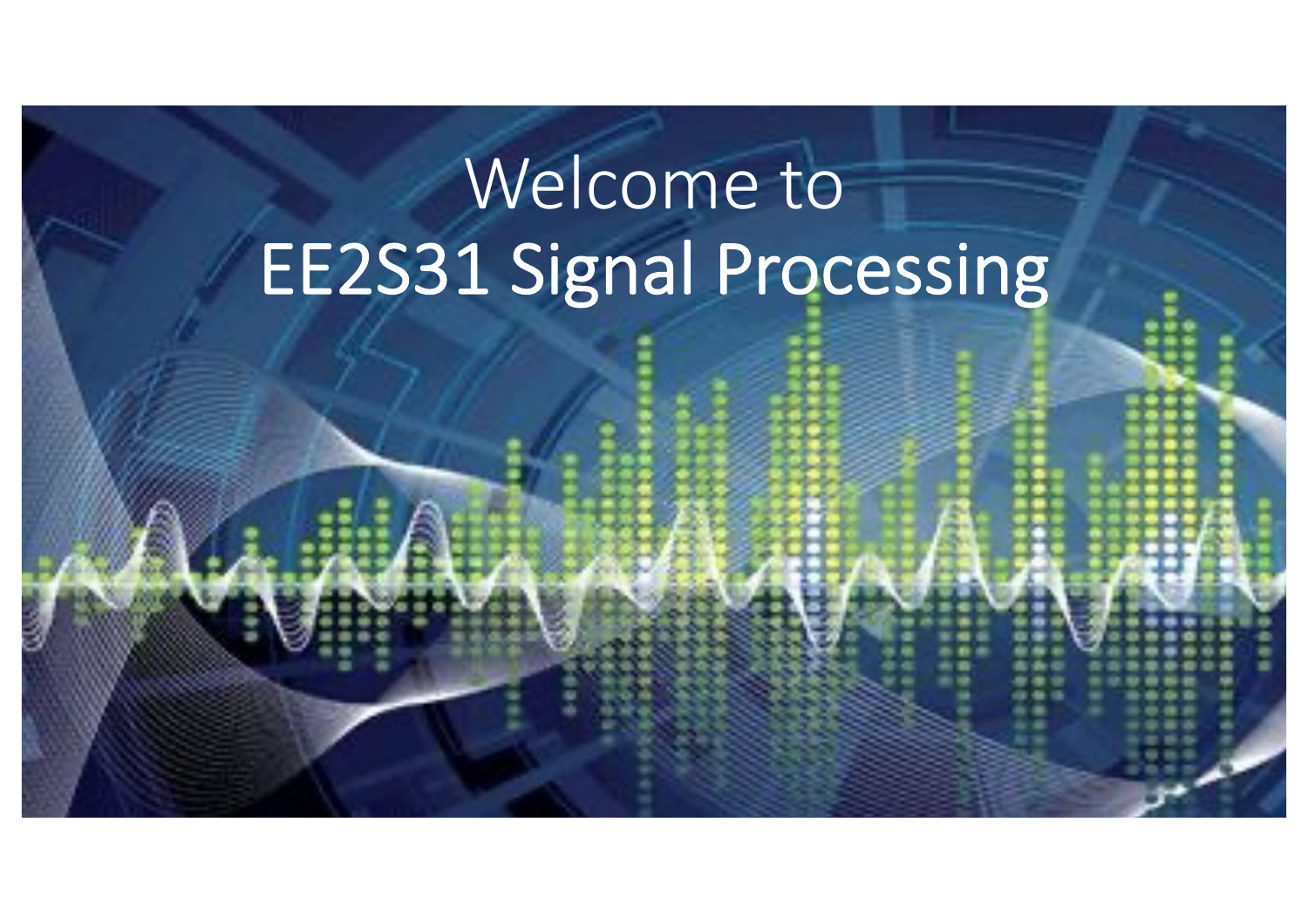#### Lecturers



Alle-Jan van der Veen (A.J.vanderVeen@tudelft.nl)



Borbala Hunyadi (B.Hunyadi@tudelft.nl)

Circuits and Systems (CAS) group, Department of Microelectronics

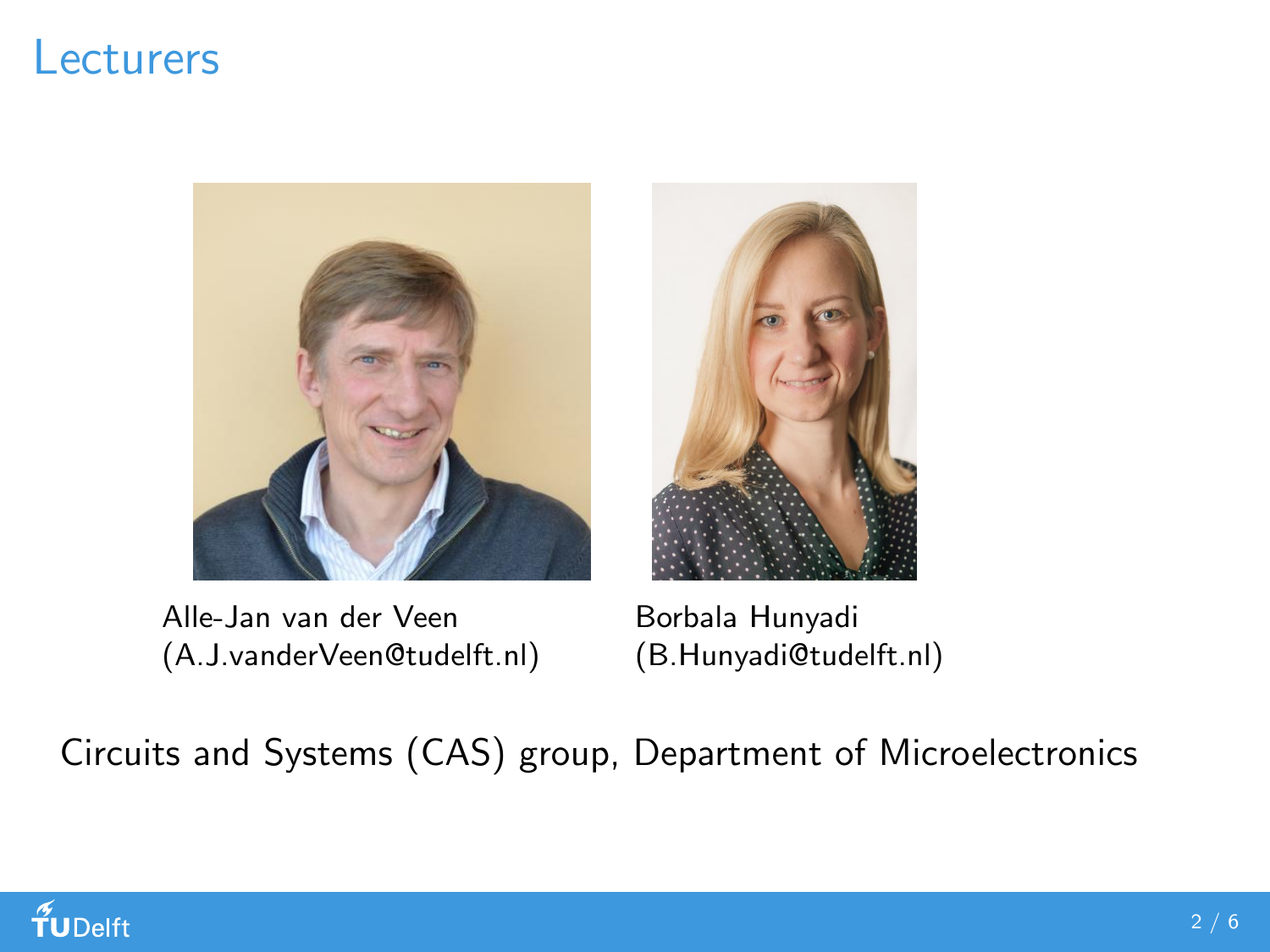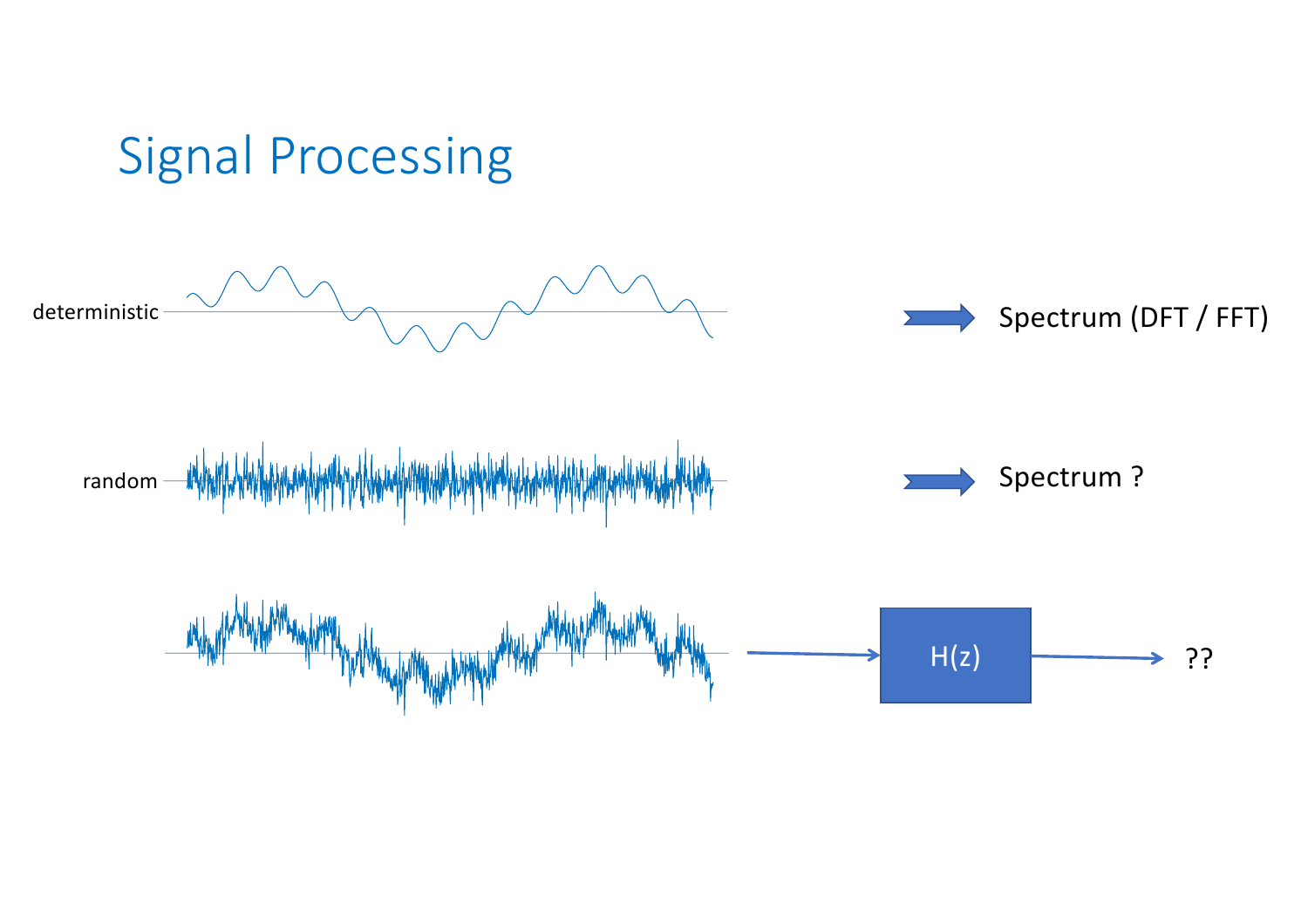## Overview of signal processing

- **Techniques and Methods**
	- **Sampling and reconstruction** (compressive sensing)
	- Statistical signal processing (parameter estimation, detection), machine learning
	- Analytical techniques (e.g. linear algebra, optimization)
	- Distributed processing, graph signal processing
	- DFT, filters, filter banks
	- Adaptive filters, neural networks
	- DSP hardware, fast algorithms/architectures

### • **Applications**

– Communication, radar, sonar, sensor arrays (multichannel signal processing), information theory

- Speech and audio processing
- Image, video and multimedia processing
- Biomedical/bioinformatics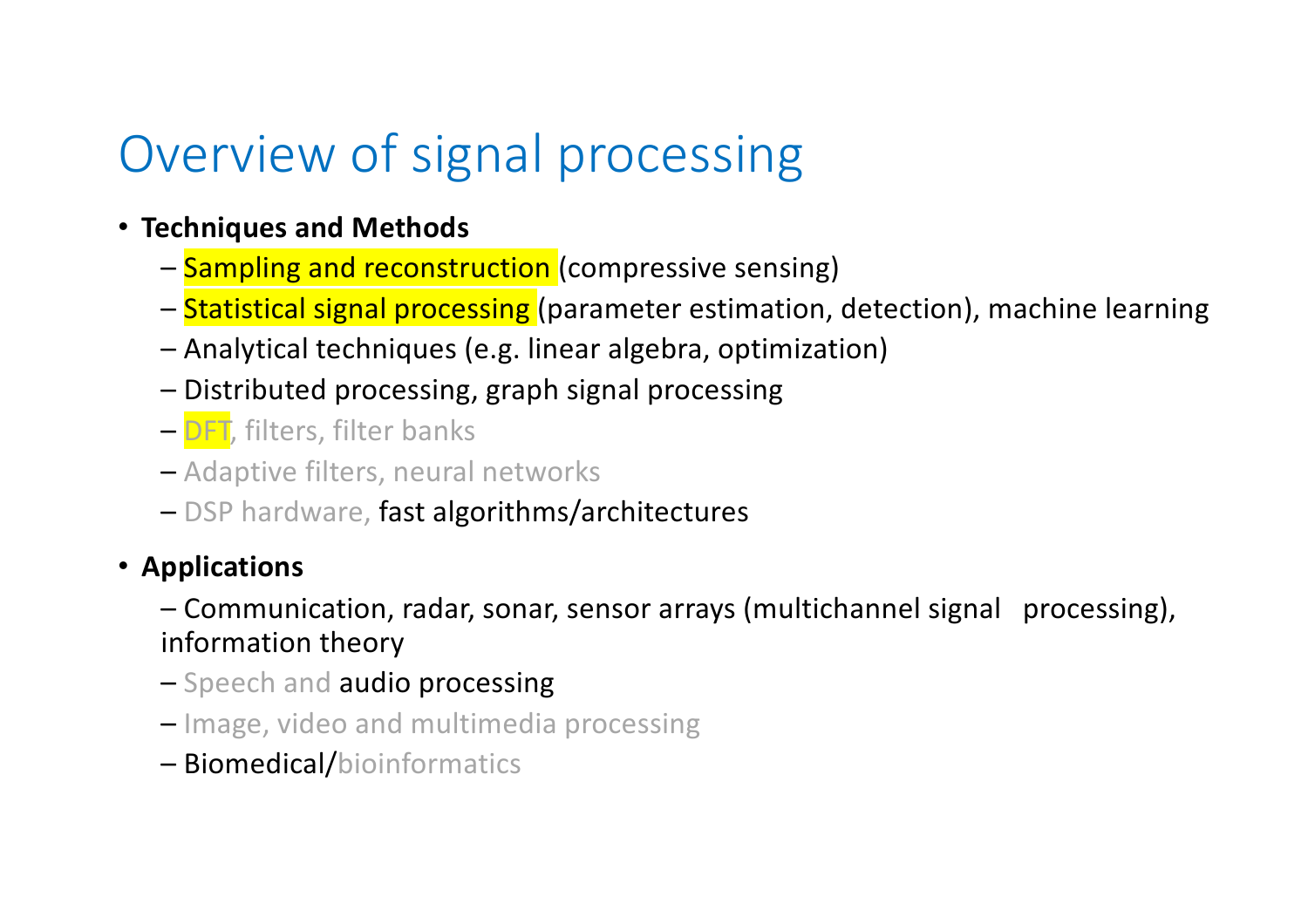



PROCESSING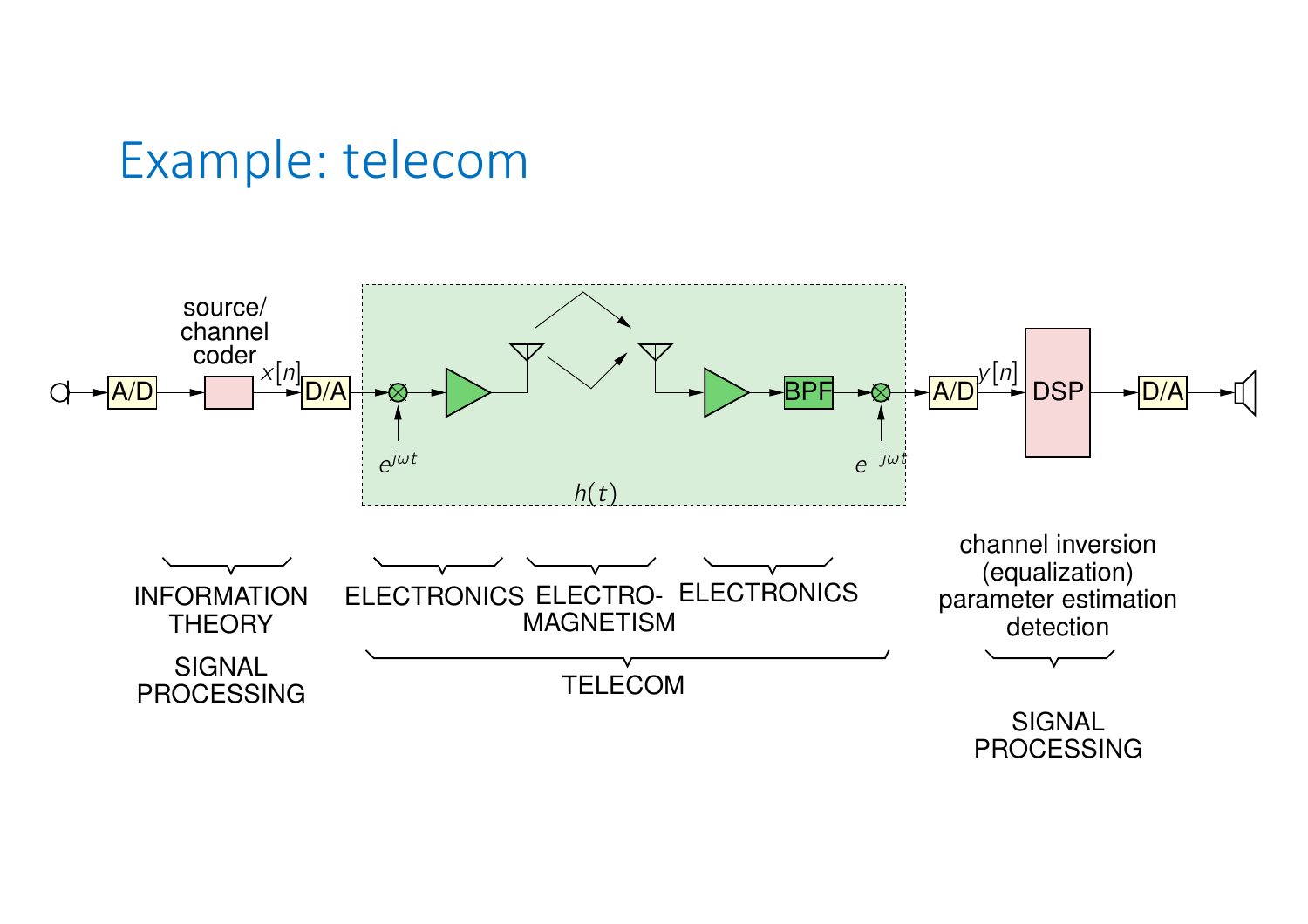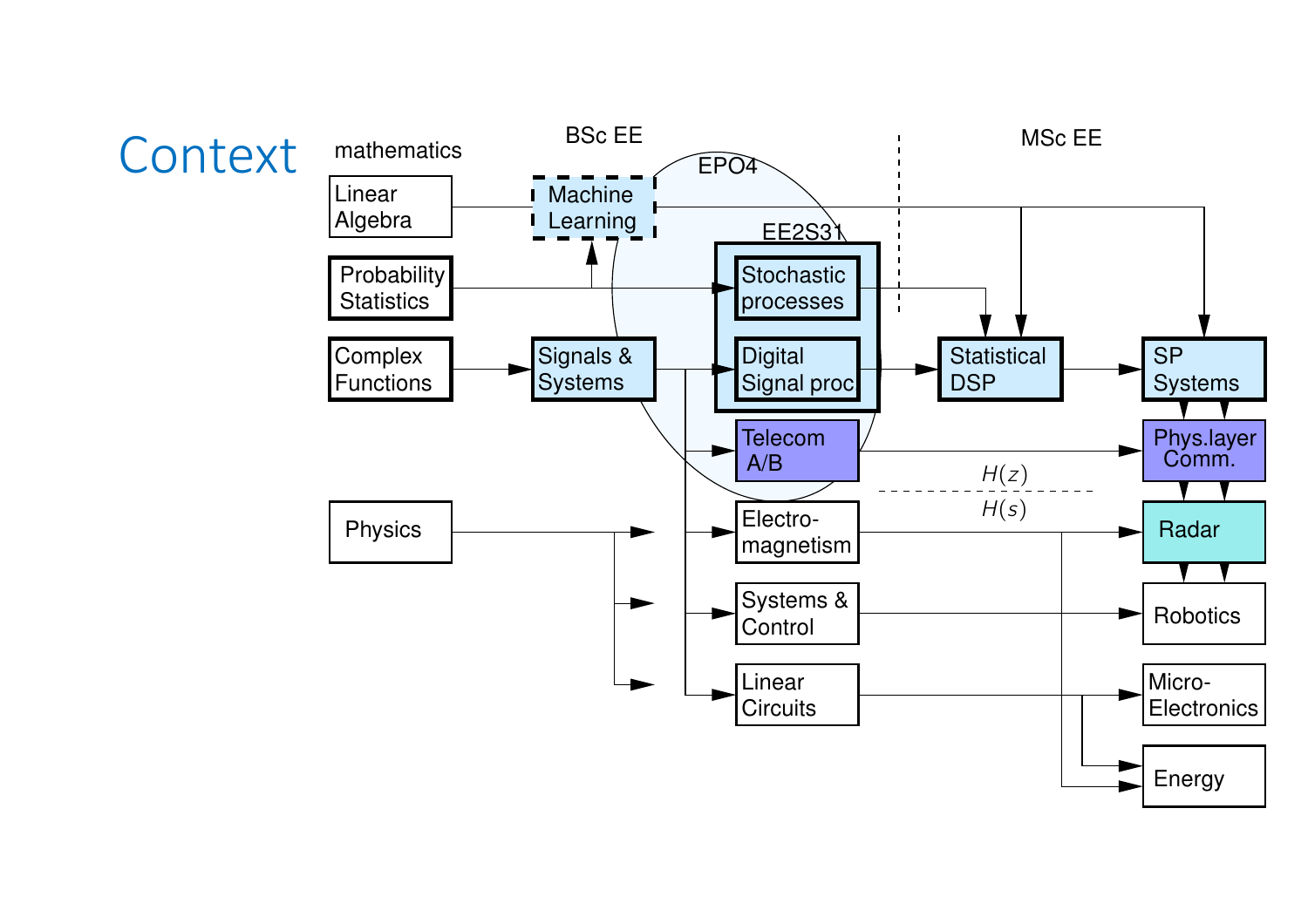#### **Organization**

- Lectures (2 or 3 per week), recorded on Collegerama
- Self-study:
	- Book
	- Recorded video lectures (Collegerama)
	- Exercises, past exams (Brightspace)

Two independent tracks:

- Stochastic Processes (SP)
- Digital Signal Processing (DSP)

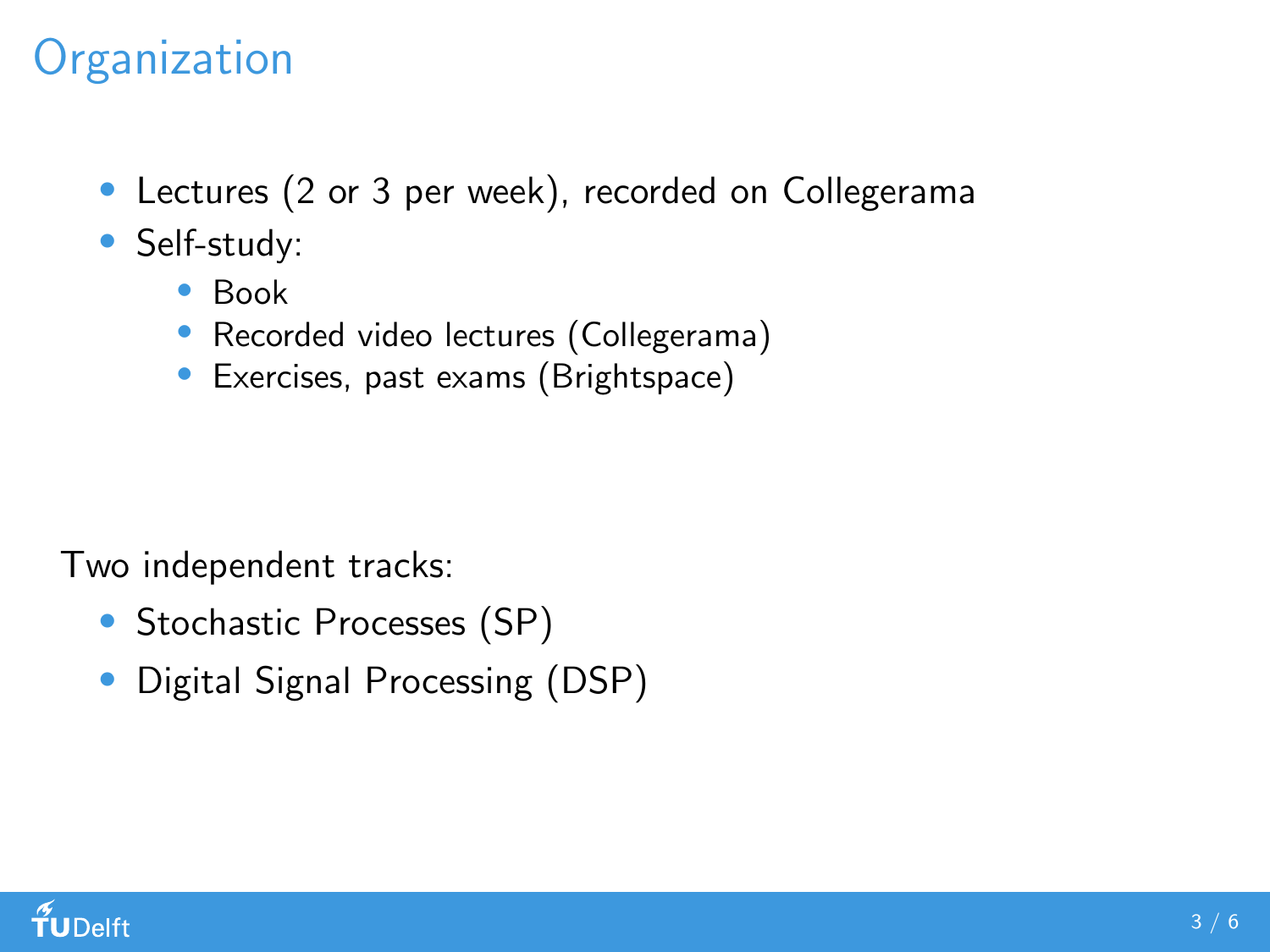#### Where to find information

- Website:
	- <http://cas.tudelft.nl/Education/courses/ee2s31/>
	- Overall schedule, book chapters, links to Collegerama recordings from 2016
	- Collegerama 2016 version not recommended for DSP track (ordering of material does not always align)
- Brightspace:
	- Announcements, discussion forum
	- Detailed weekly schedule including links to self-study materials

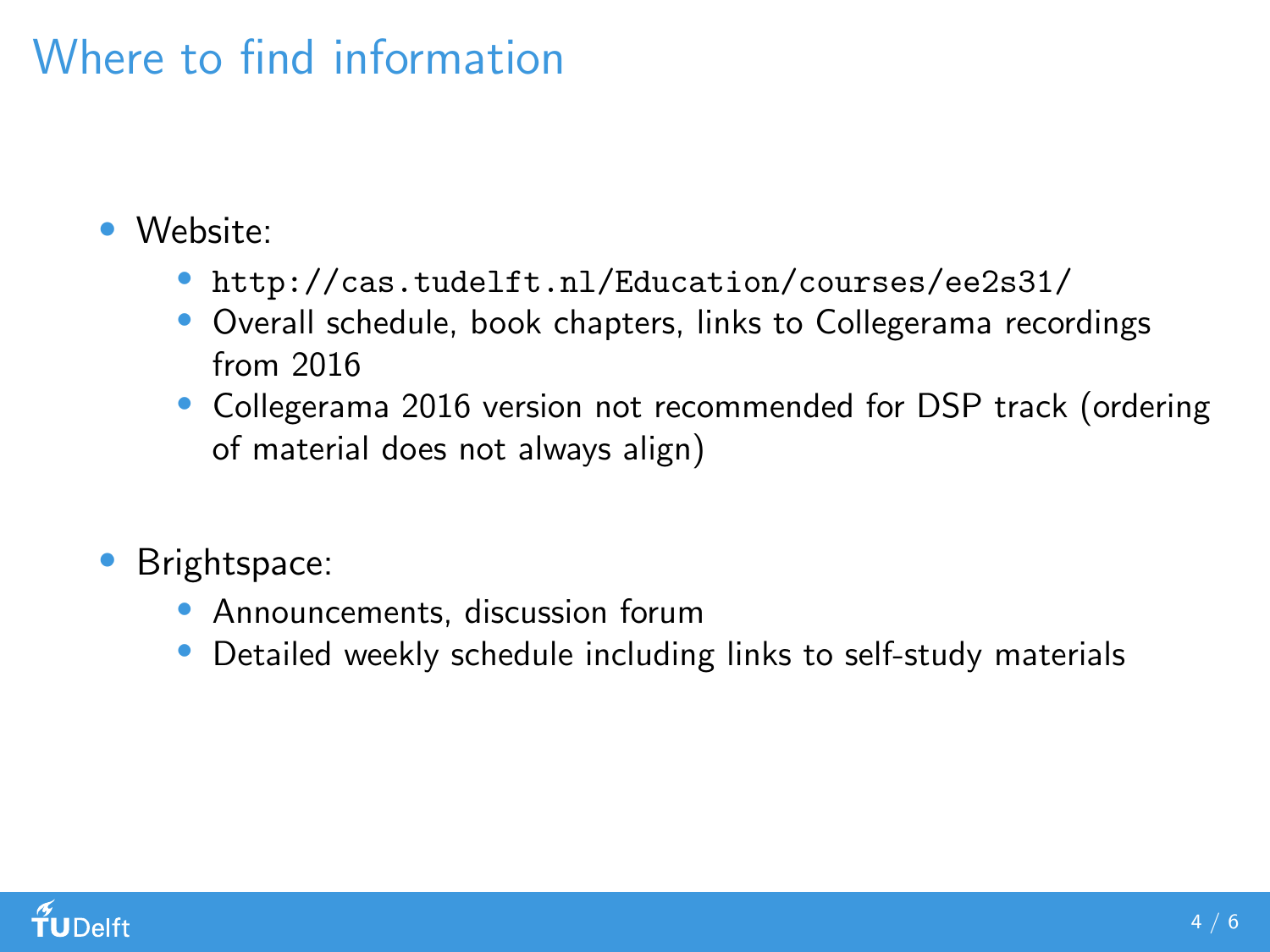#### Exam

Dates (2022):

- Part 1: Mid-term on 17 May
- Part 2: Final exam on 24 June

Content and evaluation:

- Both parts will consist of exercises from SP and DSP (50/50)
- The end result is the average of the mid-term and final exam
- The resit consists of both parts (i.e., partial results are not valid anymore)

Format:

- Written exam
- Closed-book, we recommend to make a 2-page summary